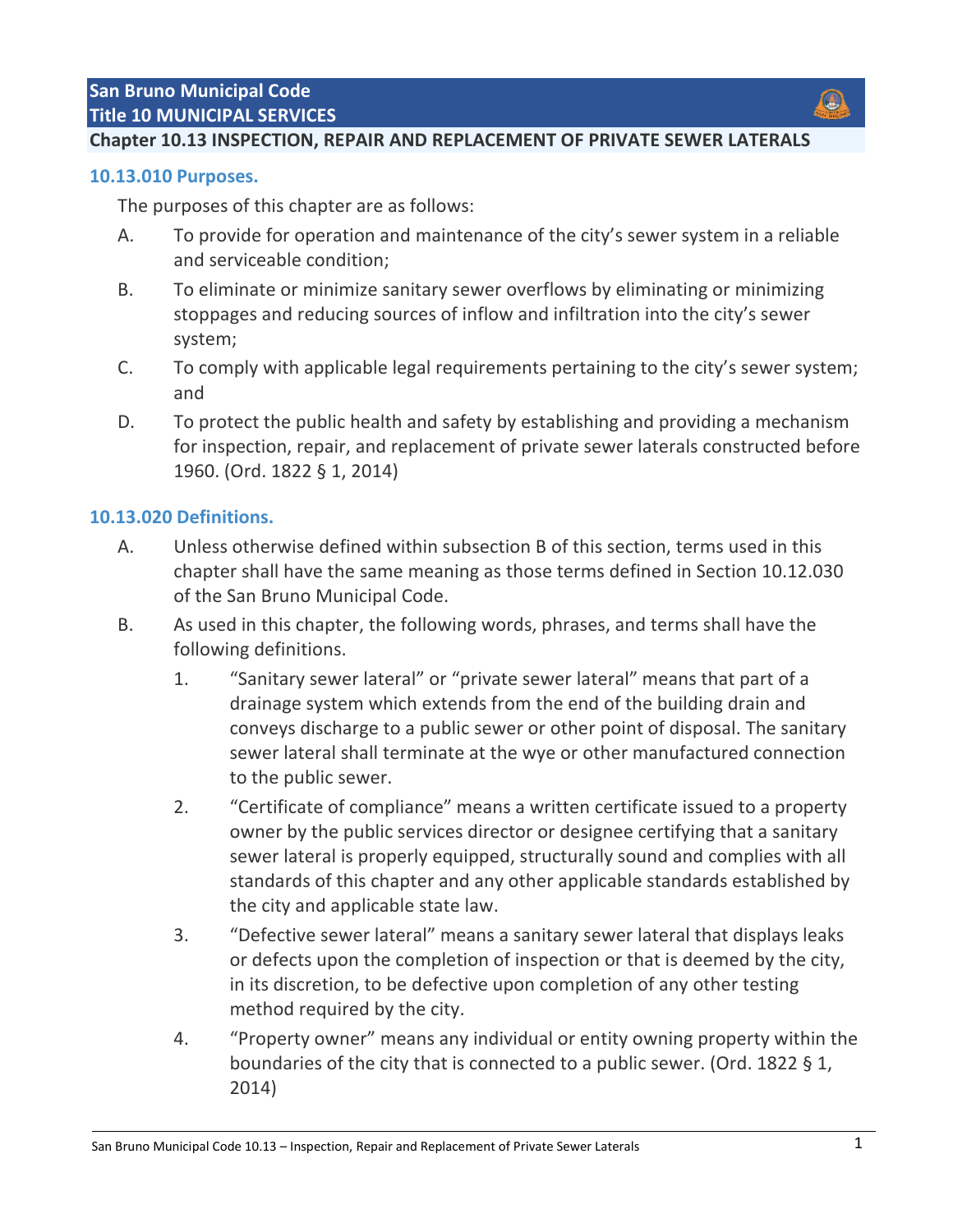## **Chapter 10.13 INSPECTION, REPAIR AND REPLACEMENT OF PRIVATE SEWER LATERALS**

#### **[10.13.030 Inspection and correction upon sale.](http://qcode.us/codes/sanbruno/view.php?topic=10-10_13-10_13_030)**

- A. Except as provided in subsection C of this section, before a residential property originally constructed fifty years or more from the date of recordation of the deed transferring the property is to be transferred to, or vested in any other person or entity, the property owner must, at his or her own expense, conduct an inspection of the sanitary sewer lateral as required by this chapter. Any subsequent repair or replacement work deemed necessary as a result of that inspection shall be completed and approved by the city prior to issuance of a certificate of compliance and transfer of title.
- B. For the residential properties identified in subsection A, the property owner shall, at his or her own expense, perform the following:
	- 1. Conduct a video inspection of the pipe in accordance with standards established by the city and make such video available to the city for review.
	- 2. If the city's review of the video determines that the pipe is defective, the property owner shall repair or replace the pipe to the satisfaction of the city in accordance with all city standards, prior to transfer of such property.
	- 3. Upon completion of the work in accordance with subsection (B)(2) of this section, the city shall issue a certificate of compliance.
- C. Exceptions. This section shall not apply:
	- 1. To condominium or cooperative apartment buildings or the units within those buildings, except as a condition to conversion to a condominium or cooperative apartment building;
	- 2. To properties that share a sanitary sewer lateral with another property;
	- 3. To property transfers that do not involve the payment of a county transfer tax;
	- 4. To properties for five years after issuance of a certificate of compliance by this city under this chapter;
	- 5. To properties for five years after acceptance of a test pursuant to this chapter, if partial or no repairs of the lateral were required and any repairs were completed pursuant to permit and inspection by the city;
	- 6. For five years after inspection and approval by the city of completed alterations to the lateral, if alterations pursuant to a city permit were made to the location of or connections to the lateral following a test pursuant to this section;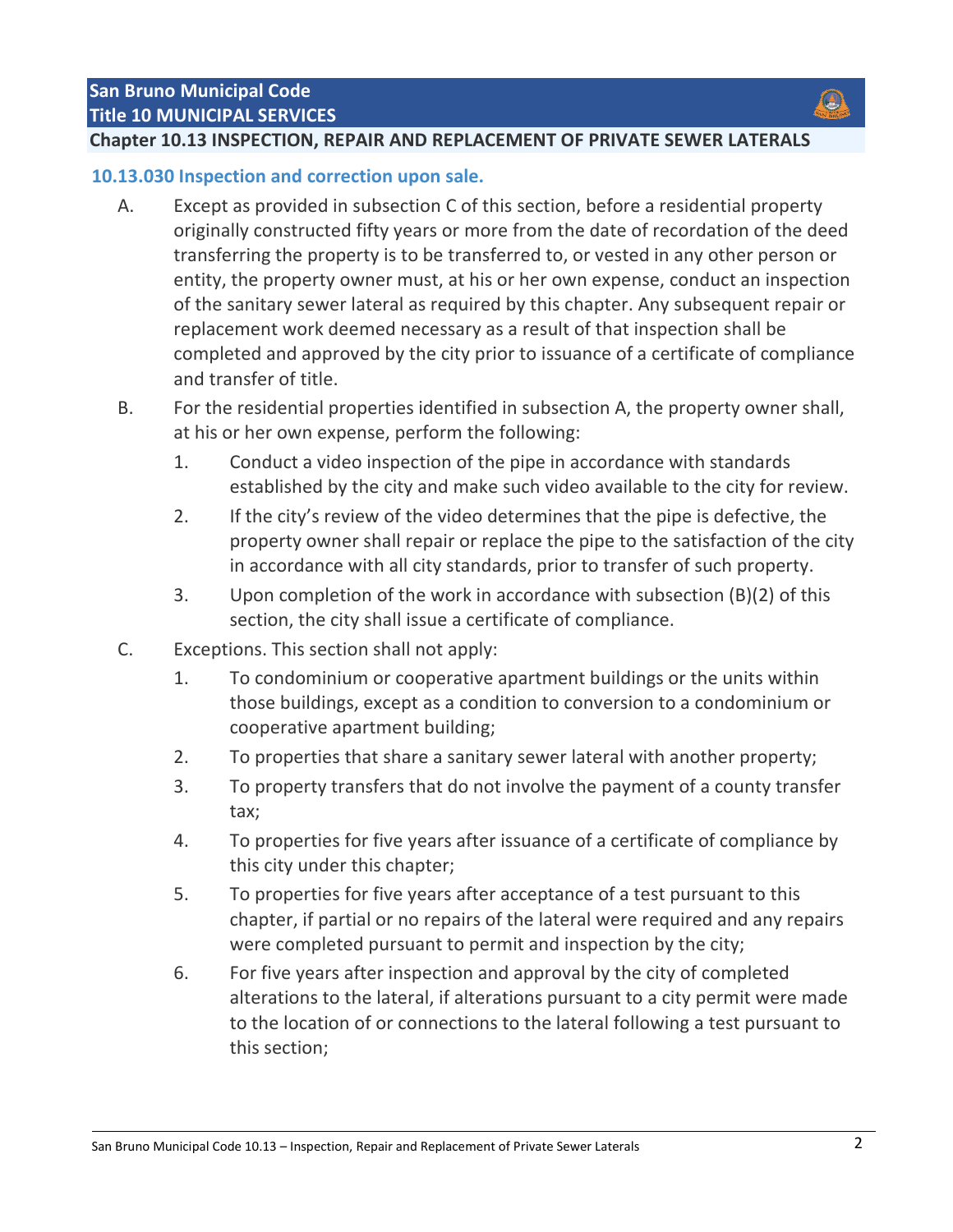# **Chapter 10.13 INSPECTION, REPAIR AND REPLACEMENT OF PRIVATE SEWER LATERALS**

7. To properties for twenty years after city acceptance of construction work, provided that replacement of the complete sewer lateral was performed and accepted. (Ord. 1822 § 1, 2014)

# **[10.13.040 Time extension certificate.](http://qcode.us/codes/sanbruno/view.php?topic=10-10_13-10_13_040)**

- A. Notwithstanding Section 10.13.030, the requirement to obtain a certificate of compliance prior to transfer of title in no way affects the legality of the transfer of title of the underlying property transaction. If a certificate of compliance cannot be obtained prior to title transfer, the property owner may request to the public services director, in writing, for a time extension (time extension certificate) of up to one hundred eighty days in which to perform the inspection, and/or repairs or replacement required by this chapter.
- B. The time extension certificate request shall be submitted to the city with the required fee established by the San Bruno master fee schedule.
- C. As a condition of issuance of a time extension certificate, funds in the amount of seven thousand five hundred dollars are to be posted into an escrow account. Notwithstanding the escrow deposit, property owners are responsible for the full cost of sanitary sewer lateral compliance with city ordinance requirements, which may exceed the seven thousand five hundred dollar escrow deposit. Once the sanitary sewer lateral passes the required inspection and a certificate of compliance is issued by the city, funds will be released in accordance with escrow instructions.
- D. In the event that the work required by this chapter is not completed within one hundred eighty days of issuance of the time extension certificate, or the work does not meet the conditions required by this chapter, the escrow funds may be forfeited following a hearing, as appropriate, and the current property owner will be responsible for compliance with the requirements of this chapter. The city will take possession of the forfeited escrow funds and the current property owner must affirmatively demonstrate that sewer lateral complies with this chapter prior to requesting that the city consider release of the forfeited funds, less the city's costs, which may include costs of abatement. After close of escrow, the current property owner shall be responsible for all costs associated with compliance of this chapter. (Ord. 1822 § 1, 2014)

# **[10.13.050 Notices to correct violations.](http://qcode.us/codes/sanbruno/view.php?topic=10-10_13-10_13_050)**

If the public services director receives notice that a sanitary sewer lateral does not or may not meet the standards set forth in this chapter and the property owner does not agree in writing to perform the repairs or replacements necessary to bring the building sewer